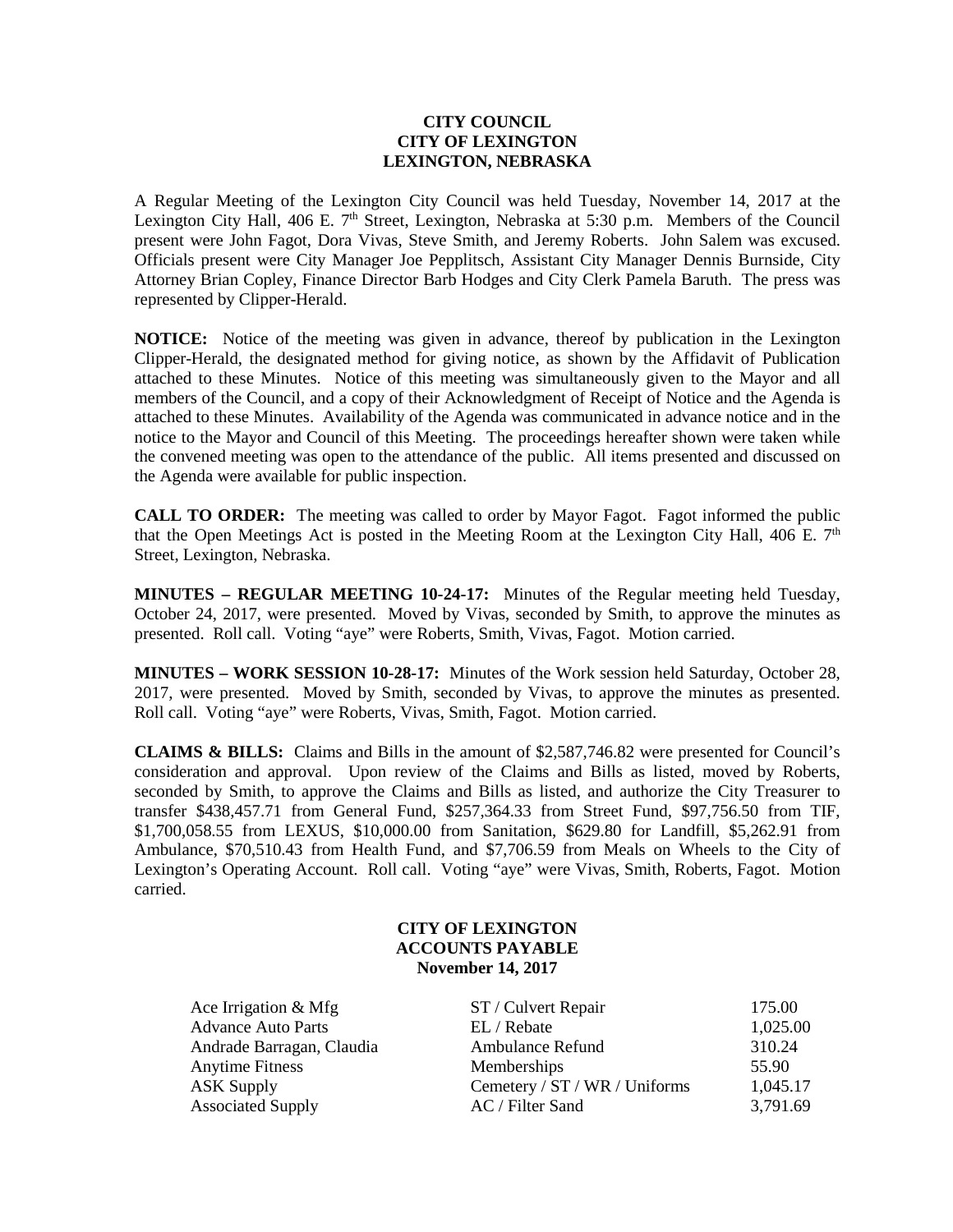| Axon                               | PD / Annual Equipment Contract                   | 2,392.22   |
|------------------------------------|--------------------------------------------------|------------|
| Baker & Taylor                     | LB / Books                                       | 45.83      |
| <b>Barco Municipal Products</b>    | ST / Pavement Markers                            | 1,298.92   |
| <b>Bauer Built Tire</b>            | ST / Tire Repair                                 | 55.00      |
| Bishop, Steve                      | EL / Rebate                                      | 1,050.00   |
| <b>Black Hills Energy</b>          | Gas Service                                      | 3,272.21   |
| <b>Blue Cross Blue Shield</b>      | <b>Ambulance Refund</b>                          | 479.81     |
| <b>Bob's True Value</b>            | ST/WR/Brooms/Drill Bits/Ladder/Nozzle            | 136.60     |
| Cash-Wa Distributing               | MOW / Food & Supplies                            | 2,576.54   |
| <b>CCP</b> Industries              | WWTP / Lab Supplies                              | 136.03     |
| Center Point Large Print           | LB / Books                                       | 91.08      |
| Central Fire & Safety              | GGC / Fire System Maintenance                    | 342.00     |
| <b>Central Platte NRD</b>          | PK / Tree                                        | 20.25      |
| Chesterman Coca-Cola               | PK / Beverages                                   | 346.80     |
| Comfort Inn                        | PD / Training Lodging                            | 248.85     |
| <b>Consolidated Management</b>     | PD / Academy Meals                               | 166.53     |
| Culligan                           | <b>Soft Water Supplies</b>                       | 350.83     |
| Dan's Sanitation                   | <b>Sanitation Fees</b>                           | 13,454.40  |
| Davis Energy                       | Ambulance / FD / ST / Antifreeze / Fuel 9,172.75 |            |
| Dawson Pest Control                | FD / GGC / OC / Pest Control                     | 159.10     |
| Dawson Public Power District       | <b>Power Purchase</b>                            | 10,191.27  |
| Deterdings                         | LB / Equipment Repair                            | 162.16     |
| Ditch Witch Undercon               | ST / Trencher Belt                               | 193.81     |
| Downey Drilling                    | ST / Pump / Well                                 | 9,285.00   |
| Dugan Printing                     | <b>Purchase Order Forms</b>                      | 4.51       |
| <b>Eakes Office Solutions</b>      | LB / PD / ST / Office / Printer Supplies 537.22  |            |
| Electrical Engineering & Equipment | EL/PK/WWTP/Bulbs/Conduit/Valves/Wire 1,585.95    |            |
| <b>EMS Billing Services</b>        | <b>Ambulance Billing</b>                         | 2,402.20   |
| Fagot Refrigeration & Electric     | GGC / PK / Thermostat / Sensor                   | 684.09     |
| Gale/Cengage Learning              | LB / Books                                       | 46.50      |
| Galls                              | PD / Uniforms                                    | 198.50     |
| <b>GEA</b> Mechanical              | WWTP / Dewatering Equipment                      | 389,500.00 |
| <b>Great Western Bank</b>          | ST / Sweeper / Snow Blower Payment               | 65,731.48  |
| Green, Michael                     | ST / Safety Equipment                            | 239.20     |
| Hach Co                            | WWTP / Lab Supplies                              | 416.22     |
| Health Claims Fund                 | Claims                                           | 61,233.90  |
| Heldt & McKeone Law Offices        | Professional Fee                                 | 2,700.00   |
| <b>Hiland Dairy Foods</b>          | <b>MOW</b> / Dairy Products                      | 730.44     |
| Holbein Lawn Service               | FD / Lawn Service                                | 220.00     |
| <b>Homestead Bank</b>              | Liberty Drive Loan                               | 68,960.89  |
| <b>Ingram Library Services</b>     | LB / Books                                       | 313.00     |
| John Deere Financial               | Tools/Chalk Line/Bulbs/Gloves                    | 443.75     |
| Jones Plumbing & Heating           | GGC/PK/Fixture Repair/Winterize Park 1,053.85    |            |
| Kelly Supply                       | ST / Water Pump                                  | 395.06     |
| LaQuinta Inns                      | FD / Training Lodging                            | 299.85     |
| Lexington Animal Clinic            | Animal Care                                      | 786.18     |
| Lexington Area Solid Waste Agency  | <b>Waste Removal</b>                             | 1,289.60   |
| Lexington, City Street Department  | Fuel                                             | 8,673.93   |
| Lexington, City of                 | Franchise/Interdepartment Service Fees 68,155.64 |            |
| Lexington, City Payroll Account:   |                                                  |            |
| Payroll                            | Wages                                            | 137,658.08 |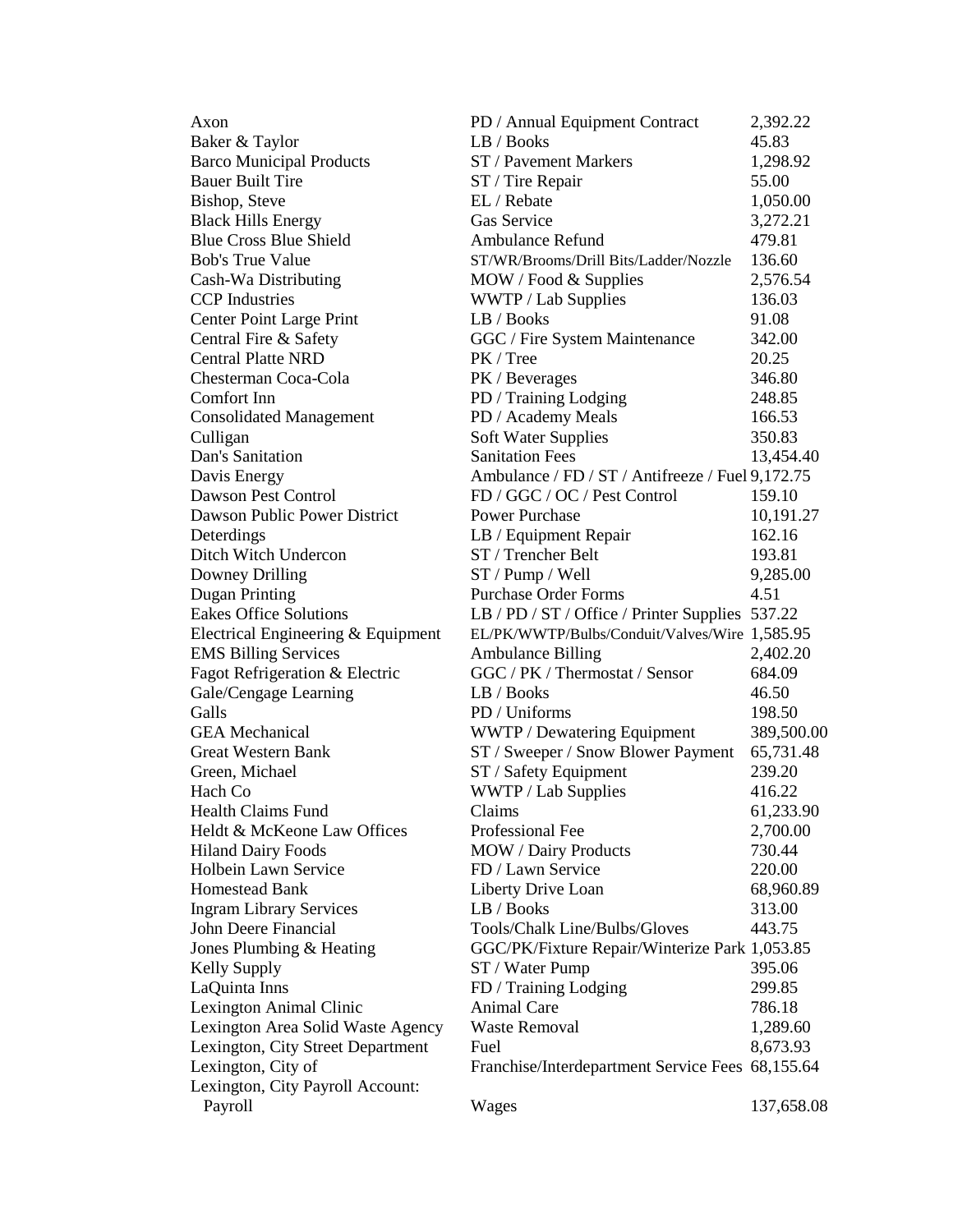| Social Security                     | Employer Portion / FICA Med                     | 10,242.96  |
|-------------------------------------|-------------------------------------------------|------------|
| Union Bank & Trust                  | <b>Employer Portion / Pension</b>               | 4,295.00   |
| Union Bank & Trust                  | <b>Police Pension</b>                           | 2,811.23   |
| <b>ICMA</b>                         | <b>City Manager Pension</b>                     | 876.35     |
| Lexington Health Fund               | Self-funding                                    | 48,868.36  |
| Lexington Housing Authority         | EL / Rebate                                     | 600.00     |
| Lexington Newspapers                | Publications                                    | 694.28     |
| <b>Lexington Postmaster</b>         | GGC / Postage                                   | 165.00     |
| Lexington Regional Health Center    | Ambulance / Medical Supplies                    | 140.00     |
| Mac's Short Stop                    | PK / Concessions                                | 5.94       |
| <b>Matheson Tri-Gas</b>             | Ambulance / Medical Supplies                    | 33.15      |
| Mead Lumber & Rental                | PK/WWTP/Fence/Tower Repair Parts                | 725.07     |
| Meritain Health                     | <b>Health Premium</b>                           | 21,804.78  |
| MicroMarketing                      | LB / Books                                      | 224.89     |
| Mid-American Research Chemical      | PK/ST/SW/WR/Janitorial Supplies/Paint           | 999.53     |
| <b>Midland Scientific</b>           | WWTP / Lab Supplies                             | 545.80     |
| <b>Midwest Laboratories</b>         | WWTP / Lab Testing                              | 225.50     |
| <b>Milco Environmental Services</b> | Landfill / Professional Services                | 629.80     |
| Miller & Associates                 | PK / WWTP / Professional Fees                   | 28,796.30  |
| Moore Medical                       | Ambulance / Medical Supplies                    | 864.47     |
| <b>Morris Press</b>                 | GGC / Newsletter                                | 409.14     |
| Mr. Automotive                      | FD/ST/Battery/Flasher Units/Lift Support 161.51 |            |
| Nebraska Dept of Revenue            | Sales and Use Tax                               | 51,310.74  |
| Nebraska Environmental Products     | ST / Sweeper Repair                             | 1,423.20   |
| Nebraska Law Enforcement            | PD / Certificate / L Nunez                      | 50.00      |
| Nebraska Machinery                  | ST / Speaker                                    | 26.76      |
| Nebraska Public Power District      | <b>Power Purchase</b>                           | 984,835.62 |
| Nebraska Statewide Arboretum        | City Membership                                 | 100.00     |
| Nebraska Technology & Telecom       | Phone Service                                   | 1,280.84   |
| Nebraskaland Tire                   | PK/ST/WR/Mower Tires/Repair/Maint               | 888.72     |
| NebraskaLink                        | LB / Internet Service                           | 15.00      |
| Neopost USA                         | Meter Rental / Annual Maintenance               | 577.80     |
| Nunez, Luis                         | PD / Police Academy Mileage                     | 263.22     |
| Ogden, Dixie                        | EL / Rebate                                     | 600.00     |
| O'Hare Lindsay and Associates       | <b>Monthly Lobbying Services</b>                | 1,000.00   |
| Olsen, Lance                        | EL / Rebate                                     | 600.00     |
| One Call Concepts                   | <b>Locate Fees</b>                              | 87.36      |
| Paper Tiger Shredding               | Paper Shredding                                 | 334.00     |
| Paulsen Inc                         | PK / ST / WR / Sand & Gravel / Cement 1,016.10  |            |
| Platte Valley Auto Mart             | PD / Battery Replacement                        | 27.00      |
| <b>Platte Valley Communications</b> | FD/PD/Mo Maintenance/Batteries/Holder 371.41    |            |
| Plum Creek Medical Group            | <b>Flu Shots</b>                                | 2,136.00   |
| <b>Precision Detail</b>             | FD / Cleaning                                   | 240.00     |
| Primary Electric                    | WWTP / Disconnect Switch                        | 439.94     |
| Principal                           | <b>Dental Premium</b>                           | 3,260.93   |
| Ramirez, Rolando                    | EL / Rebate                                     | 600.00     |
| <b>Raynor Garage Doors</b>          | Ambulance / Door Repair                         | 530.00     |
| <b>RDO Truck Centers</b>            | ST / Truck Repair                               | 1,799.01   |
| <b>Richardson Mowing</b>            | LB / Lawn Care                                  | 180.00     |
| Rourke Publishing                   | LB / Books                                      | 1,438.70   |
| Route 30 Grafix                     | PK / Uniforms                                   | 437.80     |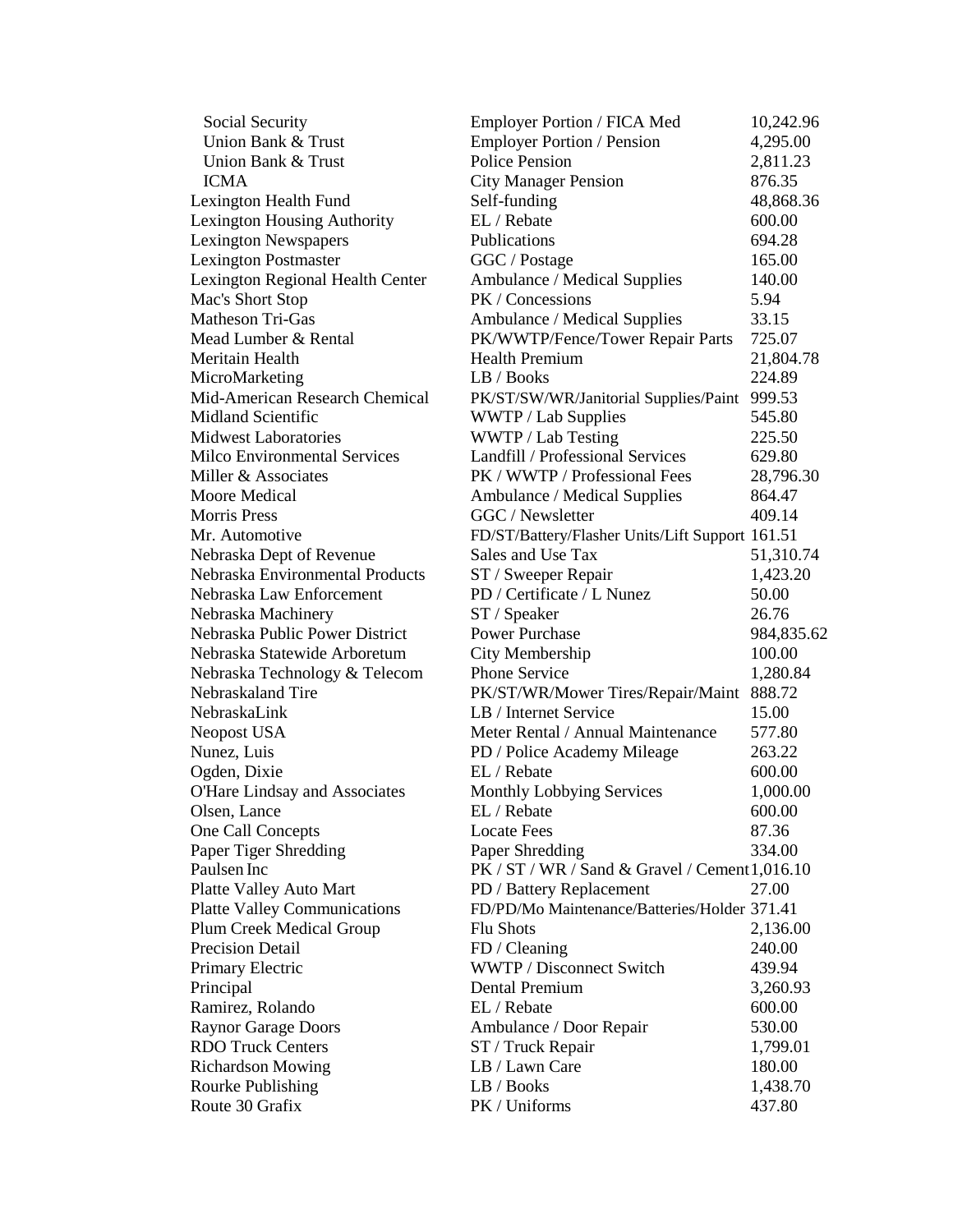| S & W Auto Parts                    | Wiper Blades/Belt/Cleaner/Antifreeze      | 255.02          |
|-------------------------------------|-------------------------------------------|-----------------|
| Santos, Juan                        | EL / Rebate                               | 600.00          |
| Scholastic                          | LB / Books                                | 303.18          |
| Service Master of Mid Nebraska      | <b>Janitorial Services</b>                | 4,174.47        |
| Shur-Tite                           | ST / Delineator Posts / Anchors           | 817.50          |
| Sirchie Fingerprint Lab             | PD / Evidence Supplies                    | 255.49          |
| <b>Standard Insurance Company</b>   | Life Insurance Premiums                   | 851.87          |
| Steve's Lock & Key                  | OC / Door Lock Repairs                    | 143.00          |
| Subway                              | <b>Training Lunch</b>                     | 69.60           |
| Taste of Home                       | LB / Books                                | 32.98           |
| The Children's World                | LB / Books                                | 1,048.25        |
| The Pinnacle Agency                 | <b>Yearly Premiums</b>                    | 201,756.00      |
| The Thompson Co                     | MOW / Food & Supplies                     | 1,895.12        |
| <b>Titan Machinery</b>              | ST/WWTP/Fan Drive/Belt/Maintenance 904.54 |                 |
| TL Sund                             | ST / Ditch Flow Liners                    | 51,788.00       |
| Tnemec                              | AC / Pool Paint                           | 152.36          |
| TO Haas                             | PD / ST / Tires / Repairs                 | 752.66          |
|                                     |                                           |                 |
| <b>Total Lawn Care</b>              | AC / Lawn Care                            | 1,425.00        |
| <b>Tyler Technologies</b>           | <b>Bar Code Scanner Contract</b>          | 112.74          |
| <b>USA Bluebook</b>                 | WR / Water Pump                           | 440.49          |
| <b>USA</b> Communications           | <b>City Internet Services</b>             | 345.60          |
| <b>U-Save Business Equipment</b>    | FD/UTIL/PD/PK/ST/WR/Office Spls           | 1,436.17        |
| Village Uniform                     | GGC / Janitorial Supplies                 | 55.84           |
| VSP / Vision Service Plan           | <b>Vision Premium</b>                     | 924.30          |
| Walmart                             | GGC/FD/LB/PD/ST/Office/Shop Spls          | 416.58          |
| Weathercraft                        | OC / Roof Repair                          | 319.00          |
| Wesco                               | $ST /$ Lights                             | 47,818.00       |
| <b>WPCI</b>                         | Drug Screen                               | 50.00           |
| York, Steve                         | EL / Rebate                               | 600.00          |
| <b>AccuCut Education</b>            | LB / Die-Cuts                             | 393.50          |
| Aesseal                             | WWTP / Sludge-Pak Set                     | 1,152.19        |
| Aflac                               | Premiums                                  | 1,261.11        |
| Amazon                              | LB / Grant Supplies                       | 577.67          |
| <b>Awards Plus</b>                  | Name Tags / Desk Plate                    | 65.00           |
| Baker & Taylor                      | LB / Books                                | 1,009.15        |
| <b>Bob's True Value</b>             | ST / Paint / Supplies                     | 44.46           |
| Cash-Wa                             | MOW / Food / Supplies                     | 913.36          |
| <b>Central Community College</b>    | Ambulance / CPR Certifications            | 220.00          |
| Chapters Books & Gifts              | LB / Books                                | 286.05          |
| Chesterman Co                       | PK / Beverages                            | 265.20          |
| <b>Community Development Agency</b> | Chief Industries Series B Payment         | 97,756.50       |
| <b>Consolidated Management</b>      | PD / Academy Meals                        | 88.62           |
| <b>Country Partners Coop</b>        | PK / Weed / Pest Control                  | 270.00          |
| Cummins Sales & Service             | <b>WWTP/Emergency System Maint</b>        | 354.36          |
| Danko Emergency Equipment           | Amb/FD/Thermal Imaging Cameras            | 1,372.76        |
| Davis Energy                        | PK/ST/WWTP/Oil/Diesel Additive            | 694.05          |
| Dutton-Lainson                      | EL / Meter Sockets                        | 564.96          |
| Fagot Refrigeration & Electric      | PK / Ballast                              |                 |
| Gale/Cengage Learning               | LB / Books                                | 95.57<br>270.55 |
| Galls                               | PD / Battery                              | 195.96          |
| <b>Great Western Bank</b>           |                                           | 249.86          |
|                                     | LB / Petty Cash                           |                 |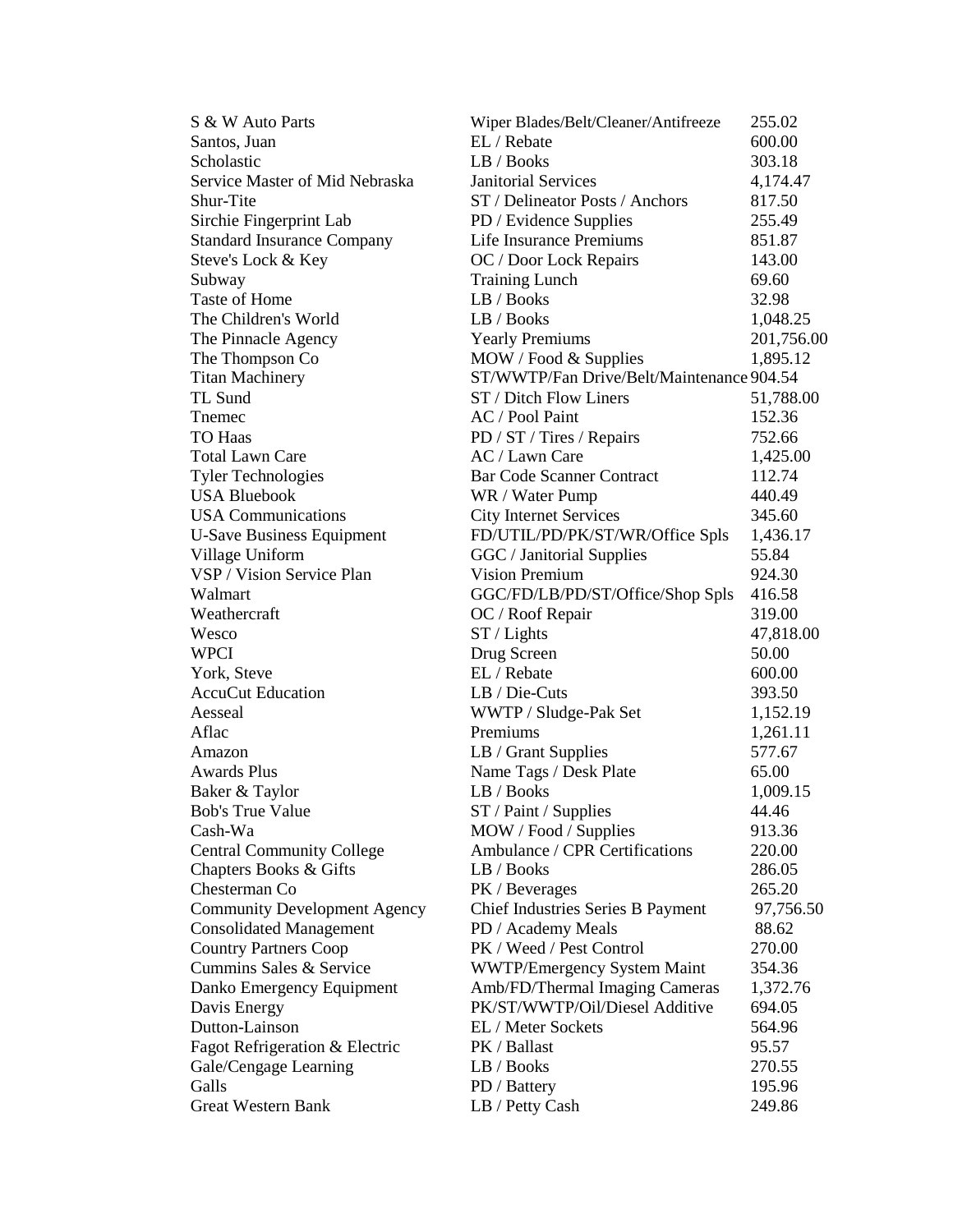| <b>Great Western Bank</b>           | City / Petty Cash<br>44.20             |           |
|-------------------------------------|----------------------------------------|-----------|
| Hach                                | WWTP / Lab Testing Supplies            | 267.05    |
| <b>Health Claims Fund</b>           | Claims                                 | 5,829.42  |
| <b>Hiland Dairy</b>                 | MOW / Dairy Products                   | 58.75     |
| <b>HOA Solutions</b>                | WWTP / Pump                            | 6,394.00  |
| <b>Holiday Inn Express</b>          | GGC / Conference Lodging               | 240.00    |
| <b>IGS</b> Solar                    | EL / Power Purchase                    | 31,699.07 |
| Intellicom                          | Computer / Telephone Services          | 3,900.50  |
| John Deere Financial                | PK / Mower Replacement Parts           | 322.35    |
| Johnny On the Spot                  | Cemetery / PK / Rentals                | 325.00    |
| Jones Plumbing & Heating            | WR / Pipe Fittings                     | 41.26     |
| Kovels On Antiques & Collectibles   | LB / Periodical                        | 27.00     |
| Lexington Newspapers Inc            | Publications                           | 80.16     |
| Lexington Volunteer Fire Department | FD / Training Expenses                 | 510.01    |
| <b>LIPS Printing Service</b>        | WR / Backflow Survey                   | 1,699.76  |
| <b>Martin Electric</b>              | PK / Popper Repair                     | 303.90    |
| <b>Midland Scientific</b>           | WWTP / Lab Testing                     | 661.72    |
| Miller & Associates                 | <b>Professional Fees</b>               | 33,246.48 |
| <b>Municipal Code</b>               | Web Hosting                            | 950.00    |
| <b>Municipal Supply</b>             | WR / Fixtures                          | 443.89    |
| Nebraska DHHS                       | <b>Energy Assistance Returns</b>       | 1,676.74  |
| Nebraska Safety & Fire Equipment    | PK / Alarm Repair / Contract           | 667.00    |
| Nebraska Salt & Grain               | ST / Salt & Sand                       | 4,585.94  |
| Nebraskaland Magazine               | LB / Periodical                        | 18.00     |
| Nebraskaland Tire                   | ST / WR / Vehicle Repairs              | 1,693.40  |
| <b>OCLC</b>                         | LB / Subscription                      | 136.33    |
| <b>Oxmoor House</b>                 | LB / Books                             | 42.91     |
| <b>Platte Valley Communications</b> | Frequency Repair/Camera/Well/Tower     | 2,382.00  |
| <b>Plum Creek Promotions</b>        | WWTP / Uniforms                        | 677.18    |
| <b>Quality Flow Systems</b>         | WWTP / Mixer Repair                    | 1,932.24  |
| Rasmussen                           | LB / Maintenance                       | 1,265.00  |
| Real Simple                         | LB / Periodical                        | 24.00     |
| Rose Equipment                      | ST / Sweeper Parts                     | 360.69    |
| S & W Auto Parts                    | FD / ST / Deicer / Wipers / Cleaner    | 259.28    |
| Scholastic                          | LB / Books<br>3.41                     |           |
| The Thompson Co                     | MOW / Food / Supplies                  | 394.38    |
| Village Uniform                     | GGC / Janitorial Supplies              | 172.84    |
| Walmart                             | <b>Office-Auto-Janitorial Supplies</b> | 286.08    |
|                                     |                                        |           |

TOTAL CLAIMS: 2,587,746.82

**RESOLUTION:** Resolution No. 2017-33 was presented. Pepplitsch reviewed proposed rate adjustments for water and sanitary sewer utility rates, noting most rates equated to an approximate 2% increase for users.Following discussion, moved by Roberts, seconded by Smith, to approve Resolution No. 2017-33. Roll call. Voting "aye" were Vivas, Roberts, Smith, Fagot. Motion carried.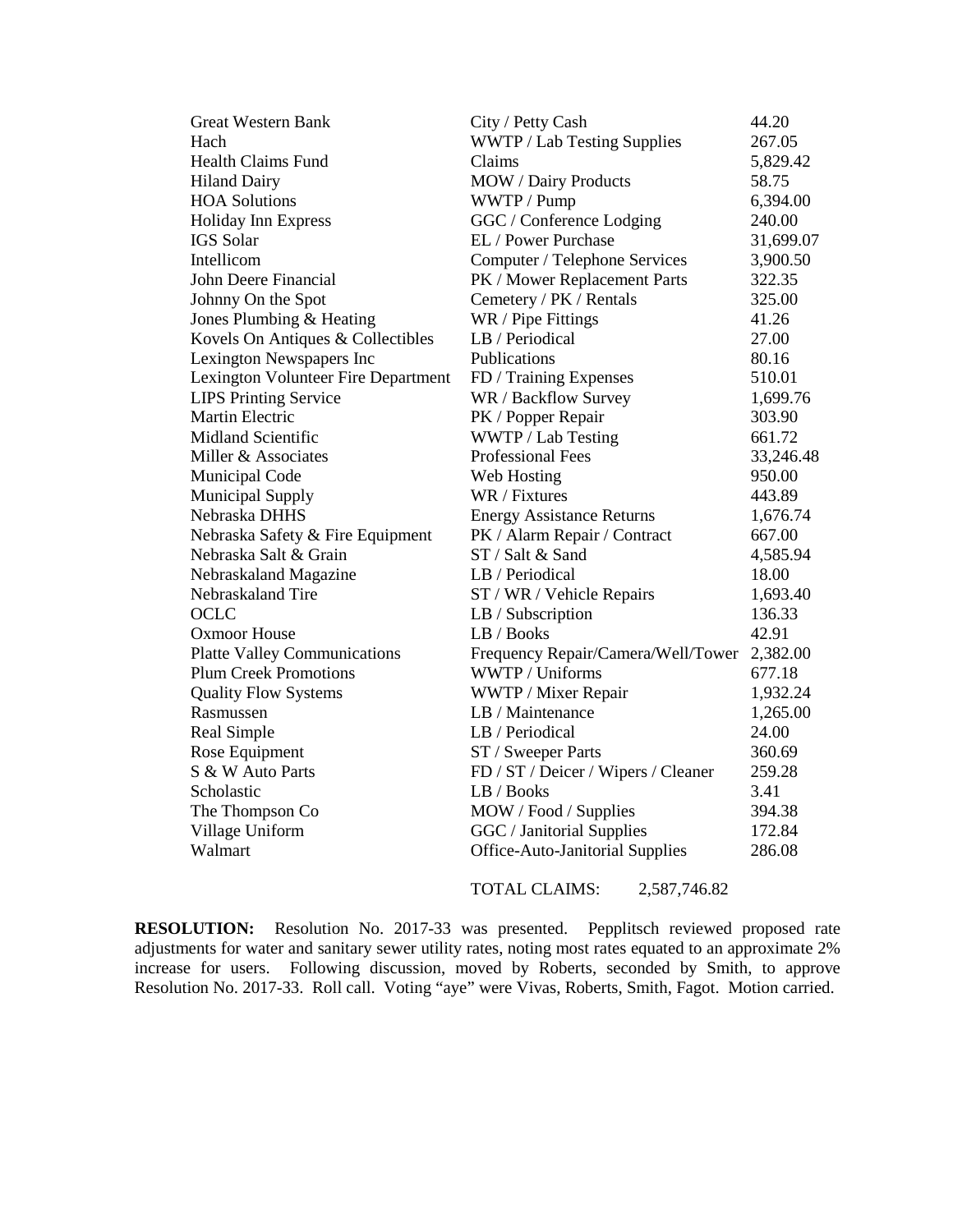### **RESOLUTION NO. 2017 – 33**

WHEREAS, Lexington City Code Sections 28-232 and 28-439 authorizes the City Council to establish by Resolution a schedule of rates and charges for water service and sanitary sewer service.

BE IT THEREFORE RESOLVED BY THE MAYOR AND COUNCIL OF THE CITY OF LEXINGTON, NEBRASKA, that the following water rates and charges are established and shall take effect January 1, 2018, to be reflected on billings following such date. That all other water rates and charges previously established shall remain unchanged.

### **Section 1. Water Rates**

| Residential Metered:          | The first 5,000 gallons<br>$> 5,000$ gallons | \$19.25 monthly minimum<br>$$0.90$ per 1,000 gallons |
|-------------------------------|----------------------------------------------|------------------------------------------------------|
| <b>Residential Flat Rate:</b> | \$26.00 per dwelling unit per month          |                                                      |
| Commercial Metered:           | The first 5,000 gallons<br>$> 5,000$ gallons | \$19.25 monthly minimum<br>$$0.90$ per 1,000 gallons |

Multi-unit Service Fee: \$12.50 per dwelling/commercial unit, where more than one dwelling/commercial unit is served by a single metered service.

Industrial Metered: Base Charge per Month -- \$2,310 \$0.33 per 1,000 gallons metered use

Automated Meter Reading Fee: \$1.00 per month per metered or unmetered service.

# **Section 2. Sanitary Sewer Rates**

Flat Rate Residential: \$25.50 per month. Flat Rate Commercial: \$25.50 per month Commercial Metered: \$2.35 per 1,000 gallons \$25.50 minimum

# **PASSED AND APPROVED this 14th day of November, 2017.**

**ORDINANCE:** A draft ordinance entitled "AN ORDINANCE OF THE CITY OF LEXINGTON, NEBRASKA, AMENDING SECTION 22-23 OF THE LEXINGTON CITY CODE, RELATING TO THE SALE AND DISCHARGE OF FIREWORKS WITHIN THE CORPORATE LIMITS; REPEALING ORDINANCES AND RESOLUTIONS IN CONFLICT HEREWITH; AND TO PROVIDING AN EFFECTIVE DATE AND FOR PUBLICATION IN PAMPHLET FORM" was presented. Pepplitsch indicated that the draft ordinance would limit the number of days fireworks could be sold and used in the community from 11 days to 5 days, and allow discharge of fireworks from only 9 am to 10 pm on June  $30<sup>th</sup>$  thru July  $3<sup>rd</sup>$ , and 9 am to midnight on July  $4<sup>th</sup>$ . Fagot stated that these limitations were being considered due to citizen comments received regarding the annual discharge of fireworks in the community negatively affecting their families and pets. Smith indicated that the daily time limitation is his biggest concern and he would like to see the New Year sales and use be incorporated into the ordinance. Bernie and Pat Valish voiced concerns that limited days to sell